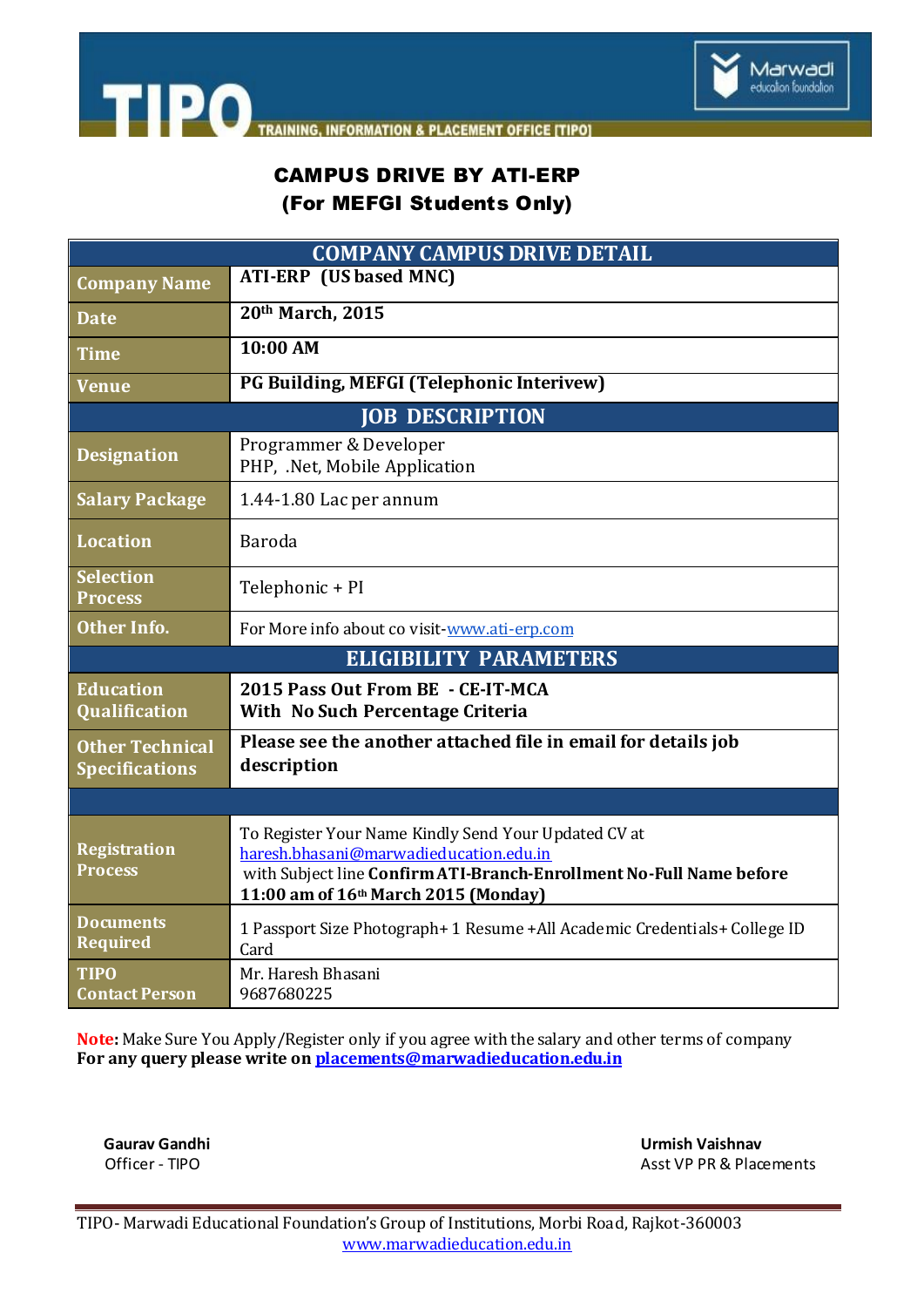



# CAMPUS DRIVE BY ATI-ERP (For MEFGI Students Only)

## **1. PHP developers**

TIPO.

- 1. Java/PHP/Paython Developer with good knowledge of PHP, Java and Object oriented paradigms. Jquery, AJAX, Joomla & Wordpress knowledge will be a plus
- 2. Experience 1-2 years (Fresher's are welcome)
- 3. Qualification MCA /B. Tech, BE
- 4. Job Nature Permanent
- 5. Skills: PHP, Java, Paython, Jquery, MySql, CSS, Java script, HTML,
- 6. Working days 5

### **Description**

- Should have 1-2 years experience in Web Development
- Good understanding of PHP, Object oriented programming paradigm, Web HTML & JavaScript.
- Able to understand project requirement and handle project independently.
- Strong learning capability.
- Having good knowledge of Jquery.
- Framework experience would be beneficial
- Should be comfortable to work with team.
- Should be comfortable with work on any MVC based framework.

### **2. Dot Net Job Profile**

### **Job Profile**

- 1. Working closely with other developers leading the other platform development
- 2. Deliver across the entire app life cycle concept, design, build, deploy, test, release to app stores and support
- 3. Work directly with developers and product managers to conceptualize, build, test and release products
- 4. Gather requirements around functionality and translate those requirements into elegant functional solutions
- 5. Working along the web developers to create and maintain a robust framework to support the apps